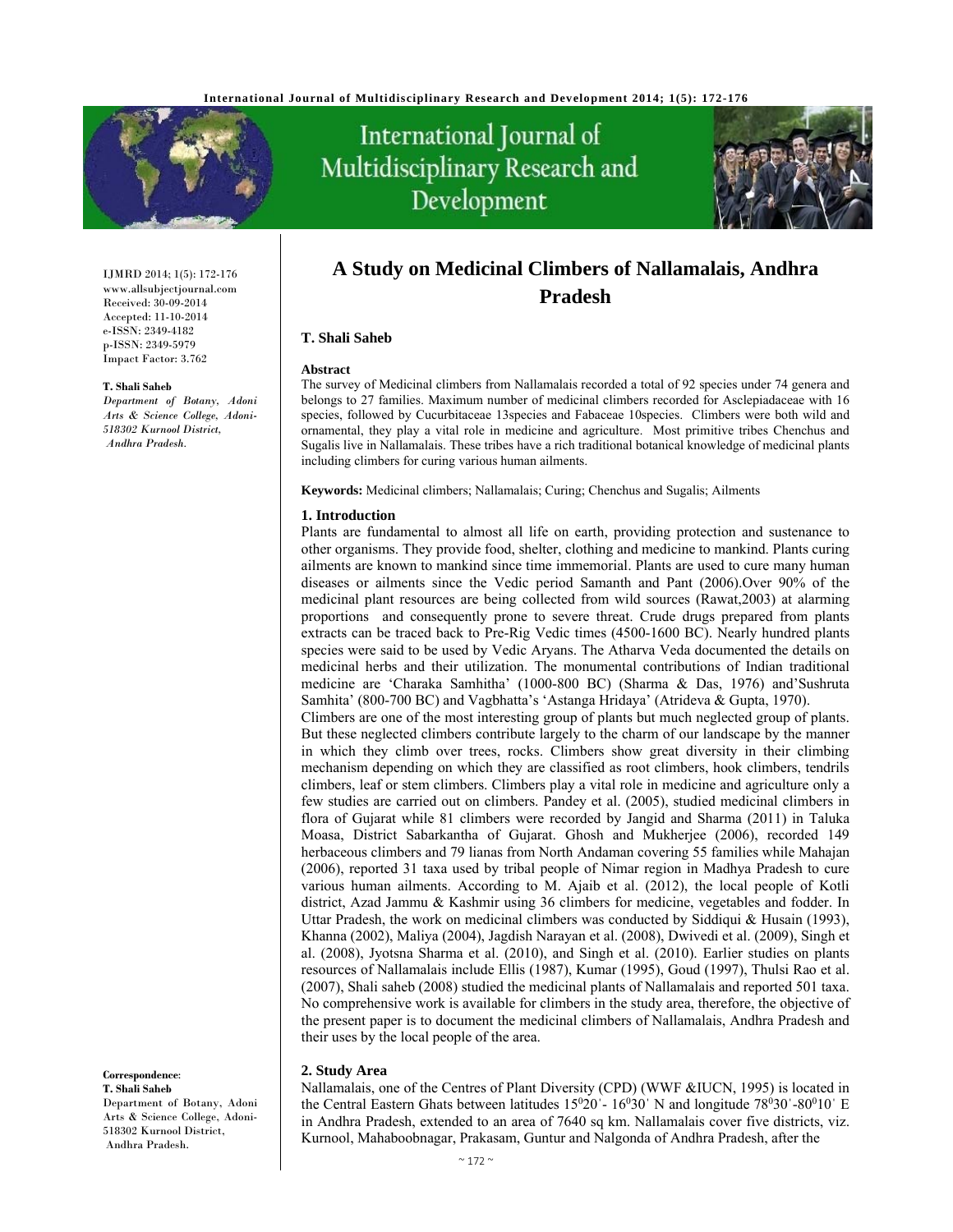division of Andhra Pradesh state Nalgonda and Mahaboobnagar districts are in Telangana state. The hills cluster near Gundlabrahmeswarm, which is the nucleus of the Nallamalais appearing as plateau. The vegetation of the Nallamalais is broadly categorized into 3 types; moist deciduous, dry deciduous and scrub type. Most primitive tribes, chenchus and sugalis live in Nallamalais. From times immemorial the forests of Nallamalais have been inhabited by chenchus an aboriginal and oldest tribe of south India.

An ecological meaning is attributed to the word "chenchu"by interpreting that a person who lives under chettu (tree) is a chenchu. They are experts in collection of honey, wild fruits and plant crude drugs. The sugalis are in fact, the single largest tribal group. Sugalis also known as lambadis and Banjara are largely found in the Nallamalais forest. They speak Lambadi language which has no script. Lambadas live in exclusive settlements of their own called Tandas, usually away from the main village, maintaining their cultural and ethnic identity. These tribes in the study area have rich traditional botanical knowledge and still dependent on wild medicinal plant resources for curing their ailments.

# **2. Methodology**

The periodical field trips were undertaken to the different parts of the study area. The author met the tribal people and collected information regarding the medicinal uses of climber plants that are available in the area. The specimen species also collected and identified with the help of floras. The identified climbers were further studied for their medicinal values as per suggestions of Chopra et al. (1956), Jain (1991), Kirtikar and Basu (1975). Pullaiah et al. (1997).

# **3. Results and Discussion**

The present study reveals that medicinal climbers of the area represented by 92 species of 74 genera belonging to 27 families. The largest family of medicinal climbers, both in number of genera and species in Nallamalais is Asclepiadaceae with 16 species represented by 14 genera followed by Cucurbitaceae with 13 species; Fabaceae with 10 species. Climbers found in the study area are listed in **Table-1** along with their botanical name, local name, family and their medicinal values and also part used. Local tribal people have unique traditional botanical knowledge to cure different human diseases and disorders by using these climbers. A total of 36 diseases were known to be cured/treated/prevented with the usage of 92 climbers. A maximum plant species are used for curing anti- diabetic, asthma, bronchitis, skin diseases, rheumatism. Approximately 25% of the material used in different diseases obtained from root followed by leaves and tubers. These are administered in the form of medicinal recipes such as extract, powder, juice, paste etc. Sometimes, other substances like milk, jaggery, ghee, turmaric powder are also employed for preparing medicinal recipes.

Over exploitation of some climber species particularly collection of roots (eg: *Asparagus*, *Tinospora* etc) causes damage to the plants. Because of overharvesting of medicinal climbers for commercial purpose without knowing the importance of plants, many plants are on the verge of extinction. There is an urgent demand all over the world not only to save natural reserves but also combat the effect of Global Warming through massive afforestation programmes. Mobilizing local people through interaction and discussion in the conserve areas of high biodiversity will improve the natural resources. The conservation of these plant species, and a search for natural alternatives to these would pave way for to find the hidden medicinal wealth.

| S.No. | <b>Botanical Name</b>                                             | Family         | <b>Local name</b> | Medicinal values/ and parts used                   |
|-------|-------------------------------------------------------------------|----------------|-------------------|----------------------------------------------------|
| 1.    | Naravelia zeylanica (L.) DC.                                      | Rananculaceae  | Kondamudusu teega | Rheumatic pains, skin diseases(S)                  |
| 2.    | Cissampelos pareira<br>L.var.hirsuta (Buch-Ham ex<br>DC.) Forman. | Menispermaceae | Adavi banka teega | $Diuretic(R)$ snakebite $(F)$                      |
| 3.    | Cocculus hirsutus (L.)<br>W.Theob.                                | Menispermaceae | Dusarapu teega    | Asthma, bone fractures $(R)$ , anti-diabetic $(S)$ |
| 4.    | Tiliacora racemosa Colebr.<br>Miers.                              | Menispermaceae | Kappa teega       | Snakebite(R)                                       |
| 5.    | Tinospora cordifolia (Wild.)<br>Miers.                            | Menispermaceae | Tippa teega       | Anti-diabetic, jaundice (SB)                       |
| 6.    | Capparis sepiaria L., Syst.Nat.                                   | Capparaceae    | Nallauppi         | Wounds(RB)                                         |
| 7.    | Capparis zeylanica L., Sp. Pl.                                    | Capparaceae    | Aaredhonda        | Rheumatism, aphrodisiac, tuberculosis(RB)          |
| 8.    | Maerua oblongifolia(Forsk.)<br>A.Rich.                            | Capparaceae    | Bhuchragadda      | Aphrodisiac(R)                                     |
| 9.    | Aspidoperys cordata (Heyne<br>ex Wall.) A.Juss.                   | Malpighiaceae  | Penujuttu         | Cough(R)                                           |
| 10.   | Hiptage benghalensis<br>$(L.)$ Kurz.                              | Malpighiaceae  | Bandiguriginja    | Scal(L)                                            |
| 11.   | Todalia asiatica (L.) Lam.                                        | Rutaceae       | Konda mirapa      | Snakebite, diarrhoea(RB) cough, asthma(L)          |
| 12.   | Olax scandens Roxb.                                               | Olacaceae      | Teeganakkera      | Diarthoea(L)                                       |
| 13.   | Ximenia Americana L.                                              | Olacaceae      | Nakkera           | Skin diseases $(L)$ , galactogogue $(S)$           |
| 14.   | Celastrus paniculata Willd.                                       | Celastraceae   | Chinna danti      | Paralysis, leucoderma, cardiac debility (SB)       |
| 15.   | Ventilago denticulata Willd.                                      | Rhamnaceae     | Yerra teega       | Menorrhagia, diarrhoea(SB)                         |
| 16.   | Ventilago maderaspatana<br>Gaertn.                                | Rhamnaceae     | Errasugandhi      | $Scables(RB),$ skin diseases $(L)$                 |

**Table 1:** List of Medicinal Climbers of Nallamalais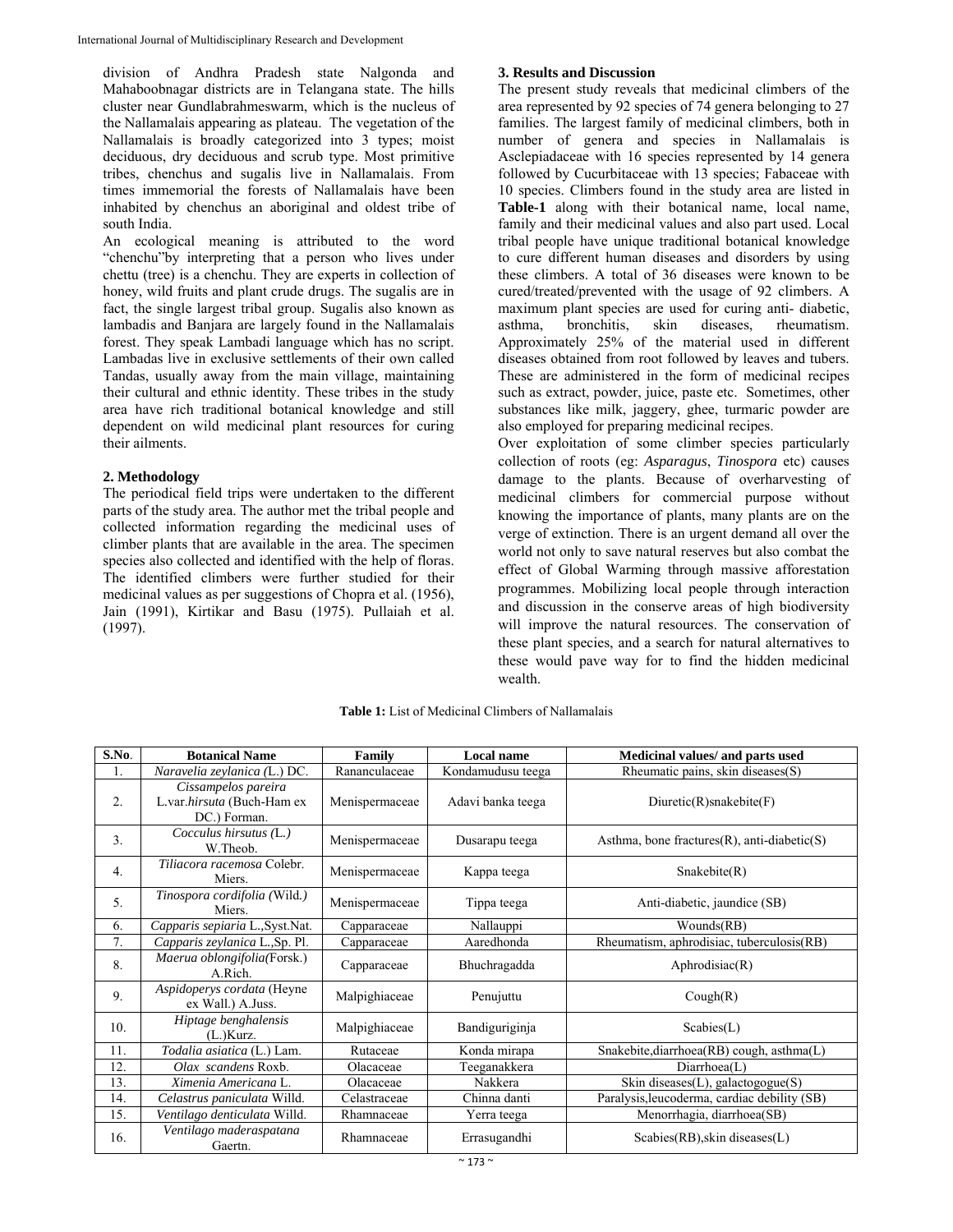| 17, | Ampelocissus latifolia (Roxb.)<br>Planch.          | Vitaceae        | Adavi draksha     | Bone fractures $(S)$                                           |
|-----|----------------------------------------------------|-----------------|-------------------|----------------------------------------------------------------|
| 18. | Ampelocissus tomentosa<br>(Heyne ex Roth)Planch.   | Vitaceae        | Nelagummadi teega | General debility(RB)                                           |
| 19. | Cayratia auriculata<br>(Roxb.)Gamble.              | Vitaceae        | Kutamu            | Cardiac disorders, blood purification (WP)                     |
| 20. | Cayratia trifolia (L.)Domin.                       | Vitaceae        | Kamputeega        | Cardiac disorders, ulcers(WP)                                  |
| 21. | Cissus quadrangularis L.                           | Vitaceae        | Nalleru           | Bone fractures, bronchitis(tender stem)                        |
| 22. | Cissus vitiginea L.                                | Vitaceae        | Nelagummudu       | Wounds(L)                                                      |
| 23. | Cardiospermun halicacabum<br>L.                    | Sapindaceae     | Budda teega       | Arthritis, leucorrhoea(R)                                      |
| 24. | Abrus precatorius L.                               | Fabaceae        | Gurivinda         | Bronchitis(R), abortifacient, leucoderma(S)                    |
| 25. | Atylosia scarabaeoides (L.)<br>Benth.              | Fabaceae        | Adavi kandi       | Gynecological problems, skin diseases(WP)                      |
| 26. | Canavalia gladiata (Jacq.)<br>DC.                  | Fabaceae        | Thamba            | $Ulcers(F),$ anti-fertility $(S)$                              |
| 27. | Clitoria ternatea L.                               | Fabaceae        | Shanku pulu       | Leucoderma, liver diseases(R)                                  |
| 28. | Millettia racemosa (Roxb.)<br>Benth.               | Fabaceae        | Nela tangedu      | Fever(SB)                                                      |
| 29. | Mucuna pruriens (L.) DC.                           | Fabaceae        | Dulagondi         | Kidney problems $(R)$ , anthelmintic $(L)$ ,<br>aphrodisiac(S) |
| 30. | Pseudarthria viscida (L.)<br>Wight & Arn.          | Fabaceae        | Adavi chikkudu    | Tuberculosis, diabetes(R)                                      |
| 31. | Pueraria tuberosa (Willd.)<br>DC.                  | Fabaceae        | Bhoochkragadda    | Aphrodisaic, diabetes, galactogogue(T)                         |
| 32. | Rhynchosia minima (L.) DC.                         | Fabaceae        | Gaddi chikkudu    | Abortifacient(L)                                               |
| 33. | Rhynchosia viscosa (Roth)DC.                       | Fabaceae        | Adavi chikkudu    | $R$ heumatism $(S)$                                            |
| 34. | Caesalpinia bonduc (L.) Roxb.                      | Caesalpiniaceae | Gachakaya         | Hydrocele, arthritis(L),<br>leucoderma, anthelmintic(S)        |
| 35. | Pterolobium hexapetalum<br>(Roth) Sant. & Wagh.    | Caesalpiniaceae | Korindakampa      | Whooping cough(SB)                                             |
| 36. | Acacia caesia (L.) Willd.                          | Mimosaceae      | Korintha          | Licekiller(SB)                                                 |
| 37. | Acacia torta (Roxb.) Craib.                        | Mimosaceae      | Nallasandra       | Bronchitis(SB), rheumatism(L)                                  |
| 38. | Entada rheedii Spreng.                             | Mimosaceae      | Adavi chinta      | Rheumatism, paralysis(S)                                       |
| 39. | Combretum albidum G.Don.                           | Combretaceae    | Yadateega         | Dysentery, skin diseases(tender leaves)                        |
| 40. | Passiflora foetida L.<br>Citrullus colocynthis(L.) | Passifloraceae  | Tella jumiki      | Skin disorders(L)                                              |
| 41. | Schrader.                                          | Cucurbitaceae   | Verripucha        | Jaundice(root),asthma, leucoderma(F)                           |
| 42. | Coccinia grandis (L.) Voigt.                       | Cucurbitaceae   | Adavidonda        | Antidiabetic(R), jaundice(F)                                   |
| 43. | Corallocarpus epigaeus<br>(Rottl.& Willd.) Clarke. | Cucurbitaceae   | Akasagarudi       | Snake bite(T)                                                  |
| 44. | Ctenoilepis garcini<br>(L.)C.B.Clarke.             | Cucurbitaceae   | Gudimuralu        | Wounds(S)                                                      |
| 45. | Diplocyclos palmatus (L.)<br>C.Jeffrey.            | Cucurbitaceae   | Linga dhonda      | Cough, skin diseases $(F)$                                     |
| 46  | Luffa acutangula (L.) Roxb.                        | Cucurbitaceae   | Chedubeera        | Piles, Leprosy(L)                                              |
| 47. | Momordica charantia L.                             | Cucurbitaceae   | Adavikakara       | Pepticulcer $(R)$                                              |
| 48. | Momordica cymbalaria<br>Hook.f.                    | Cucurbitaceae   | Kakara            | Anti-diabetic(F)                                               |
| 49. | Momordica dioica Roxb. ex<br>Willd.                | Cucurbitaceae   | Adavikakara       | Rheumatism(T), antidiabetic(L)                                 |
| 50. | Mukia maderaspatana (L.)<br>M.Roemer.              | Cucurbitaceae   | Potti budama      | Cough(L)                                                       |
| 51. | Solena amplexicaulis (Lam.)<br>Gandhi.             | Cucurbitaceae   | Tiyya donda       | Snake bite, cardiac disorders(TR)                              |
| 52. | Trichosanthes cucumeriana L.                       | Cucurbitaceae   | Chedupotla        | Abortifacient, jaundice(WP)                                    |
| 53. | Trichosanthes tricuspidata<br>Lour.                | Cucurbitaceae   | Avaguda           | Asthma, epilepsy(F)                                            |
| 54. | Aganosma cymosa (Roxb.)<br>G.Don.                  | Apocynaceae     |                   | Snake bite(root), anti-diabetic(L)                             |
| 55. | Aganosma heynei<br>(Spreng.)Ined.                  | Apocynaceae     | Nallateega        | Sprains(L)                                                     |
| 56  | Ichnocarpus frutescens (L.)                        | Apocynaceae     | Palateega         | Antidiabetic, aphrodisiac(R)                                   |
| 57. | Ceropegia candelabrum L.                           | Asclepiadaceae  | Bachalagadda      | Promote fertility(R)                                           |
| 58  | Cryptolepis dubia (Burm.f.)<br>M.R.Almeida.        | Asclepiadaceae  | Adavipalateega    | Emmenagogue(R)                                                 |
| 59  | Decalepis hamiltonii Wight&<br>Arn.                | Asclepiadaceae  | Sugandhipala      | Blood purifier, increase eye vision $(R)$                      |
| 60  | Dregea volubilis (L.f.) Benth                      | Asclepiadaceae  | Palateega         | Antidote snakebite(R)                                          |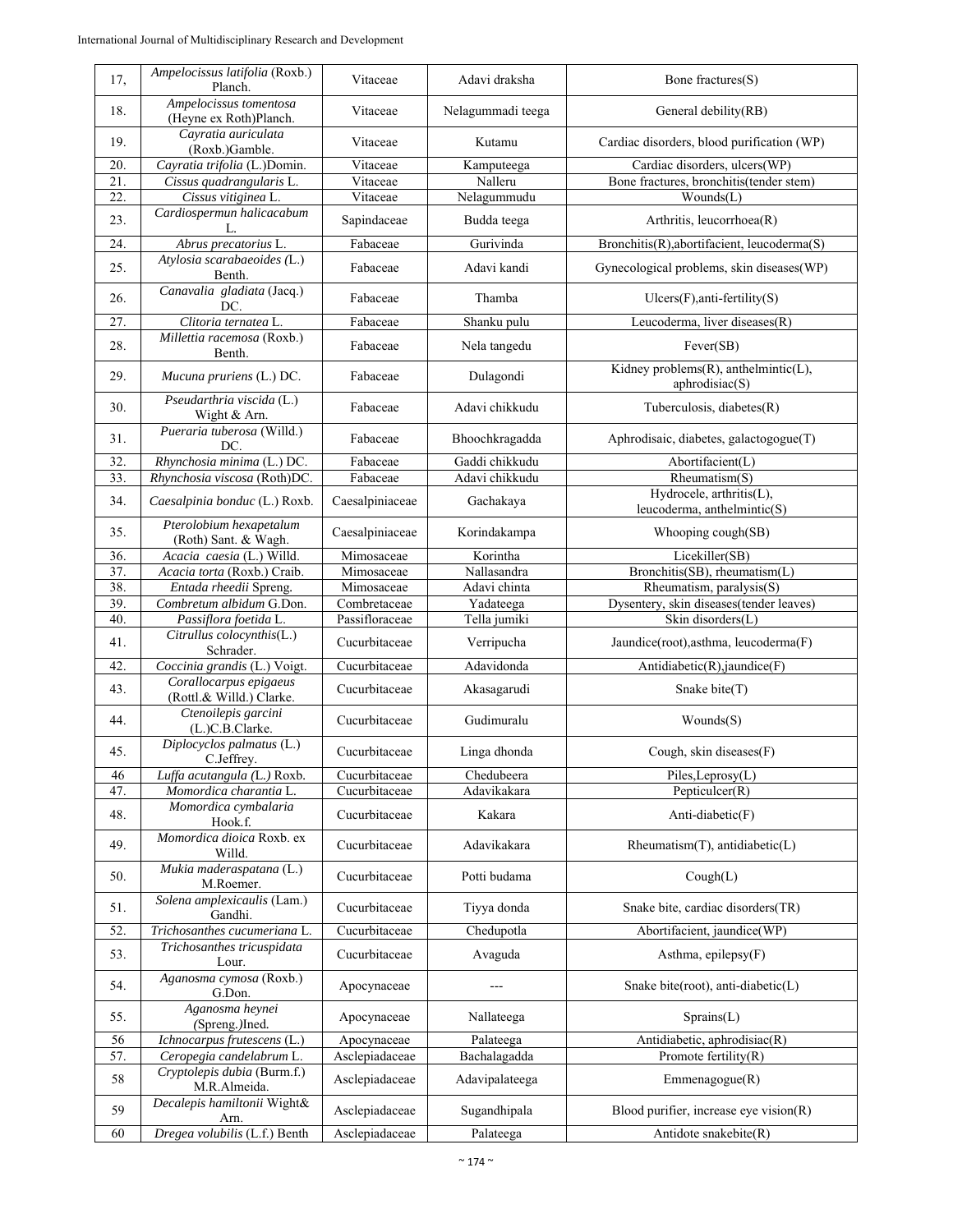|     | ex Hook.f.                                             |                  |                    |                                                               |
|-----|--------------------------------------------------------|------------------|--------------------|---------------------------------------------------------------|
| 61  | Gymnema sylvestre (Retz.)<br>R.Br.                     | Asclepiadaceae   | Podapatri          | Jaundice, anti-diabetic(L)                                    |
| 62. | Hemidesmus indicus (L.) R.Br.<br>ex Schult.            | Asclepiadaceae   | Sugandhipala       | Aphrodisiac, emmenagogue, blood purifier $(R)$                |
| 63. | Hemidesmus indicus(L.)<br>R.Br. var. pubescens Hook.f. | Asclepiadaceae   | Sugandhigadda      | Snake bite $(R)$                                              |
| 64. | Holostemma ada-kodien<br>Schult.                       | Asclepiadaceae   | Palagurudu         | Aphrodisiac, diabetes(R)                                      |
| 65. | Leptadenia reticulata (Retz.)<br>Wight & Arn.          | Asclepiadaceae   | Mukkuthummuduteega | Skin diseases $(L)$                                           |
| 66. | Marsdenia tenacissima<br>(Roxb.)Moon.                  | Asclepiadaceae   | Penujuttu          | Bronchitis, snakebite(R)                                      |
| 67. | Oxtstelma esculentum (L.f.)<br>R.Br. ex Schult.        | Asclepiadaceae   | Dudipalateega      | $R$ heumatism(La), jaundice(R)                                |
| 68. | Pergularia daemia (Forssk.)<br>Chiov.                  | Asclepiadaceae   | Dushtaputeega      | Emmenagogue, bone fractures(WP)                               |
| 69. | Sarcostemma acidum (Roxb.)<br>J.Voight.                | Asclepiadaceae   | Aku jemudu         | Asthma, skin diseases(La)                                     |
| 70. | Telosma pallida (Roxb.)W.G.<br>Craib.                  | Asclepiadaceae   | Putta patra        | Galactogogue(R)                                               |
| 71. | Tylophora fasciculata<br>Ham.exWight.                  | Asclepiadaceae   | Mukkupalateega     | Wounds, ulcers(L)                                             |
| 72. | Tylophora indica<br>(Burm.f.)Merr.                     | Asclepiadaceae   | Mekameyani aku     | Asthma $(R)$ , malarial fever $(L)$                           |
| 73. | Argyreria nervosa<br>(Burm.f.)Bojer.                   | Convolvulaceae   | Chandrapala teega  | Cardiac debility, nervous debility $(R)$ , antidiabetic $(L)$ |
| 74. | Evolvulus alsinoides (L.) L.                           | Convolvulaceae   | Vishnukrantham     | Bronchitis, epilepsy, diarrhoea(WP)                           |
| 75. | Operculina turpethum (L.)<br>Silva Manso.              | Convolvulaceae   | Tell tegada        | Anti diabetic (R)                                             |
| 76. | Rivea hypocrateriformis<br>(Desr.) Choisy.             | Convolvulaceae   | Boddi teega        | Jaundice, arthritis(WP)                                       |
| 77. | Cuscuta reflexa Roxb.                                  | Cuscutaceae      | Passiteega         | Jaundice, bronchitis(WP)                                      |
| 78. | Solanum seaforthianum<br>Andrews.                      | Solanaceae       | Peddakamanchi      | Bronchitis, asthma(L)                                         |
| 79. | Solanum trilobatum L.                                  | Solanaceae       | Mullavusti         | Bronchitis(WP)                                                |
| 80. | Aristolochia littoralis Parodi.                        | Aristolochiaceae | Tellaeswari        | Anti diabetic, blood pressure(R,S)                            |
| 81. | Aristolochia indica L                                  | Aristolochiaceae | Nallaeswari        | Leucoderma(R), emmonogogue(L)                                 |
| 82. | Piper hymenophyllum(Miq.)<br>Wight.                    | Piparaceae       | Pippallu           | Antidiabetic, asthma(R,F)                                     |
| 83. | Tragia involucrata L.                                  | Euphorbiaceae    | Dulagondi          | Anti diabetic (R)                                             |
| 84. | Dioscorea bulbifera L.                                 | Dioscoreaceae    | Nallagadda         | Cordiacdebility, aphrosidiac(T)                               |
| 85. | Dioscorea hispida Dennst.                              | Dioscoreaceae    | Magasirigadda      | Aphrodisiac, snakebite(T)                                     |
| 86. | Dioscorea oppositifolia L.                             | Dioscoreaceae    | Palleru gadda      | Anti diabetic (T)                                             |
| 87. | Dioscorea pentaphylla L.                               | Dioscoreaceae    | Tellavayamu teega  | Gonorrhoea(T)                                                 |
| 88. | Dioscorea tomentosa J.Koenig<br>ex Spreng.             | Dioscoreaceae    | Nelagadda          | General debility $(T)$                                        |
| 89. | Dioscorea wallichi Hook.f.                             | Dioscoreaceae    | -------            | Deapetizer(T)                                                 |
| 90  | Asparagus racemosus Willd.                             | Liliaceae        | Satavari           | Aphrodisiac, nervous debility, bronchitis(T)                  |
| 91. | Gloriosa superba L.                                    | Liliaceae        | Adavi nabhi        | Antidote snakebite, abortifacient(T)                          |
| 92. | Smilax zeylanica L.                                    | Smilacaceae      | Kanta sarateega    | Paralysis, syphilis(T)                                        |

Note: R-Root, RB-Root bark, S-Stem, SB-stem bark, L-Leaves, F-Fruit, S-Seeds, WP-Whole plant, La-Latex, T-Tuber

# **4. References**

- 1. Atrideva, Kaviraja & Gupta Vidyalankara.1970. *Vagbhatta Astanga Hridya with Vidyotini.* Hindi commentary by and edited by Vaidya Sri Yadunandana Upadyaya, Chowkamba Sankrit series office,Varanasi.
- 2. Chopra RN, Nayar SL & I.C.Chopra.1956. *Glossary of Indian Medicinal Plants*. Council of scientific & Industrial Research*. New Delhi.*
- 3. Dwivedi GK, Tripathi A, Singh AK. Studies on the species Diversity and Phytosociological importance of woody climbers of district Jaunpur, Uttar Pradesh. Internat J of Plant Sciences 2009; 4(2):569-571.
- 4. Ellis JL. Flora of Nallamalais*.* Botanical Survey of India. Calcutta 1987l; 1 &2:Fl.Ind.Ser.3.
- 5. Ghosh A, Mukherjee PK. Diversity of Climbers and

Lianas of North Andaman. *National Conference on Forest Biodiversity Resource; Exploration, Conservation and management. Madhurai Kamraj Univ.,* Madhurai, 2006.

- 6. Goud Sai Prasad P. *Ethno-Medico-Botanical studies in Kurnool district. Ph.D*. Thesis submitted to Sri Krishnadevaraya University, Anantapur 1997.
- 7. Narayan J, Singh K, Singh D, Singh MP. Twinners and Climbers of Varanasi Division (U.P.), India*.* Plant Archives 2008; 8(2):613-619.
- 8. Jain SK. *Dictionary of Indian folk medicine and Ethnobotany.* Deep publications, New Delhi 1991.
- 9. Jangid MS, Sharma SS. Climbers of Taluka Modasa, District, Sabarkantha (Gujurat), India*.* Lifesciences Leaflets 2011; 14:466-471.